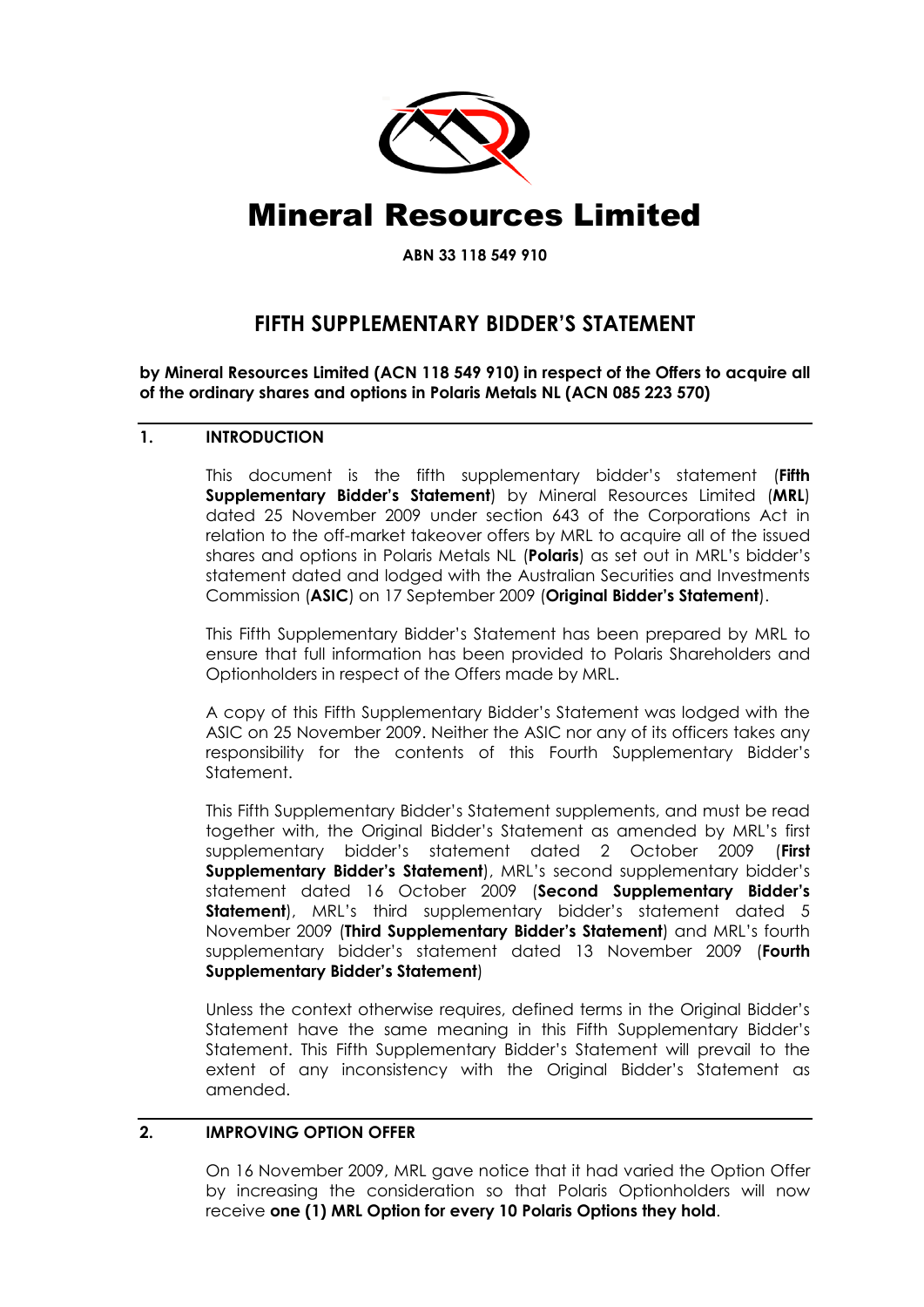

Polaris Optionholders who have already accepted the Option Offer will be entitled to receive the increased consideration offered under the revised Option Offer.

MRL has announced its intention to seek ASIC approval to increase in the consideration under its Option Offer for all of Polaris' Options. Subject to ASIC's approval (which may or may not be provided) on terms acceptable to MRL, MRL intends to decrease the exercise price of each MRL Option offered as consideration under the Share Offer by \$1.00 per MRL Option or, alternatively, offer a cash payment of \$1.00 per MRL Option. This equates to a reduction in the exercise price of Polaris Options of 10 cents for every Polaris Option held.

#### **3. EXTENDING OPTION OFFER PERIOD AND RIGHT TO WITHDRAW**

On 16 November 2009, MRL gave notice that it had extended the Option Offer Period so that the Option Offers now end at 5.00pm (WST/Perth time) on 9 December 2009 (unless further extended or withdrawn).

As a result of the above extension, a Polaris Optionholder who accepted the Option Offer before 16 November 2009 is entitled to withdraw their acceptance of the Option Offer by:

- (a) giving MRL written notice within one (1) month beginning on the day after the day on which a copy of a notice regarding the withdrawal rights is received by the Polaris Optionholder (MRL has posted these notices to all Optionholders); and
- (b) returning any consideration received by the Polaris Optionholder for accepting the Option Offer.

The new date for notifying Polaris Optionholders of the status of defeating conditions of the Option Offer under Section 630(3) of the Corporations Act is 5pm (WST/Perth time) 2 December 2009 (unless the Option Offer is further extended or withdrawn).

# **4. SATISFACTION OF DEFEATING CONDITION**

On 16 November 2009, MRL gave notice that the defeating condition to the Option Offer set out in section 1.7(a)(ii) of Annexure B to the Original Bidder's Statement (as amended) had been fulfilled. This condition required that the Share Offer became unconditional before the end of the Option Offer Period. This condition was fulfilled on 11 November 2009.

# **5. CHANGES TO CAPITAL**

As a result of the revised Option Offer consideration, MRL has updated the disclosure set out in Section 4.8 of the Original Bidder's Statement (as amended by the Second and Fourth Supplementary Bidder's Statements) regarding the capital structure of MRL assuming completion of the Option Offer. Except as otherwise described below, the assumptions set out in section 4.8 of the Original Bidder's Statement (as amended) continue to apply.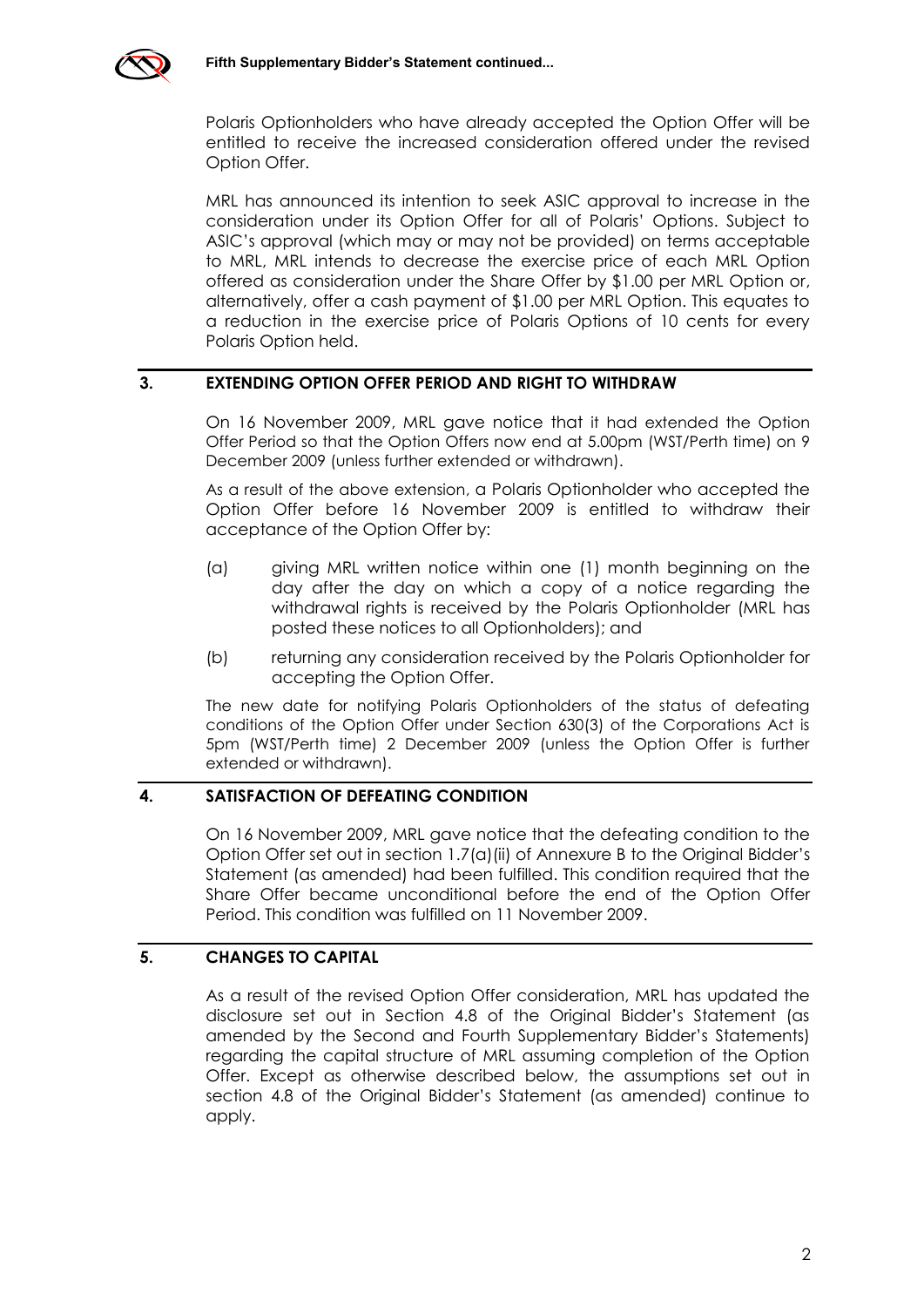

-

| <b>MRL Options</b>     | <b>Number Assuming</b><br>100% Acceptance |
|------------------------|-------------------------------------------|
| MRL Options on issue   | 17,235,000                                |
| Takeover Consideration | 3,677,206                                 |
| <b>TOTAL</b>           | 20,912,206                                |

Notes:

Since the date of the Original Bidder's Statement, MRL has converted 211,890 MRL employee share options into Shares.

# **6. IMPROVING SHARE OFFER**

On 24 November 2009, MRL gave notice that it had varied the Share Offer by increasing the consideration so that Polaris Shareholders will now receive **one (1) MRL Share for every 10 Polaris Shares they hold plus 10 cents cash for every one (1) Polaris Share they hold**. This means Polaris Shareholders will receive 1 MRL Share and \$1.00 cash for every 10 Polaris Shares they hold.

The increased offer values your Polaris Shares at **81.5 cents per share**1. This is:

- (a) a **172% premium** to the 30 cents closing price of Polaris Shares on 14 August 2009 (the trading day prior to announcement of the Share Offer);
- (b) a **202% premium** over the 1 month volume weighted average closing price for Polaris Shares to 14th August 2009;
- (c) a **226% premium** over the 3 month volume weighted average closing price for Polaris Shares to 14th August 2009; and
- (d) a **10% premium** to the 74 cents per Share to be offered by Lion Asia Resources Pte Ltd under its takeover offer for Polaris Shares2.

In accordance with Section 650B(2) of the Corporations Act, Polaris Shareholders who have already accepted the Share Offer will be entitled to receive the increased consideration offered under the revised Share Offer.

The total cash consideration offered under the improved Share Offer (assuming 100% acceptance of the Share Offer) is \$17.6 million. MRL will fund the cash consideration for its improved Share Offer from its existing cash reserves held on account with National Australia Bank.

<sup>&</sup>lt;sup>1</sup> Based on the closing price of MRL Shares on ASX of \$7.15 on 24 November 2009.

<sup>2</sup> Based on the closing price of MRL Shares on ASX of \$7.15 on 24 November 2009.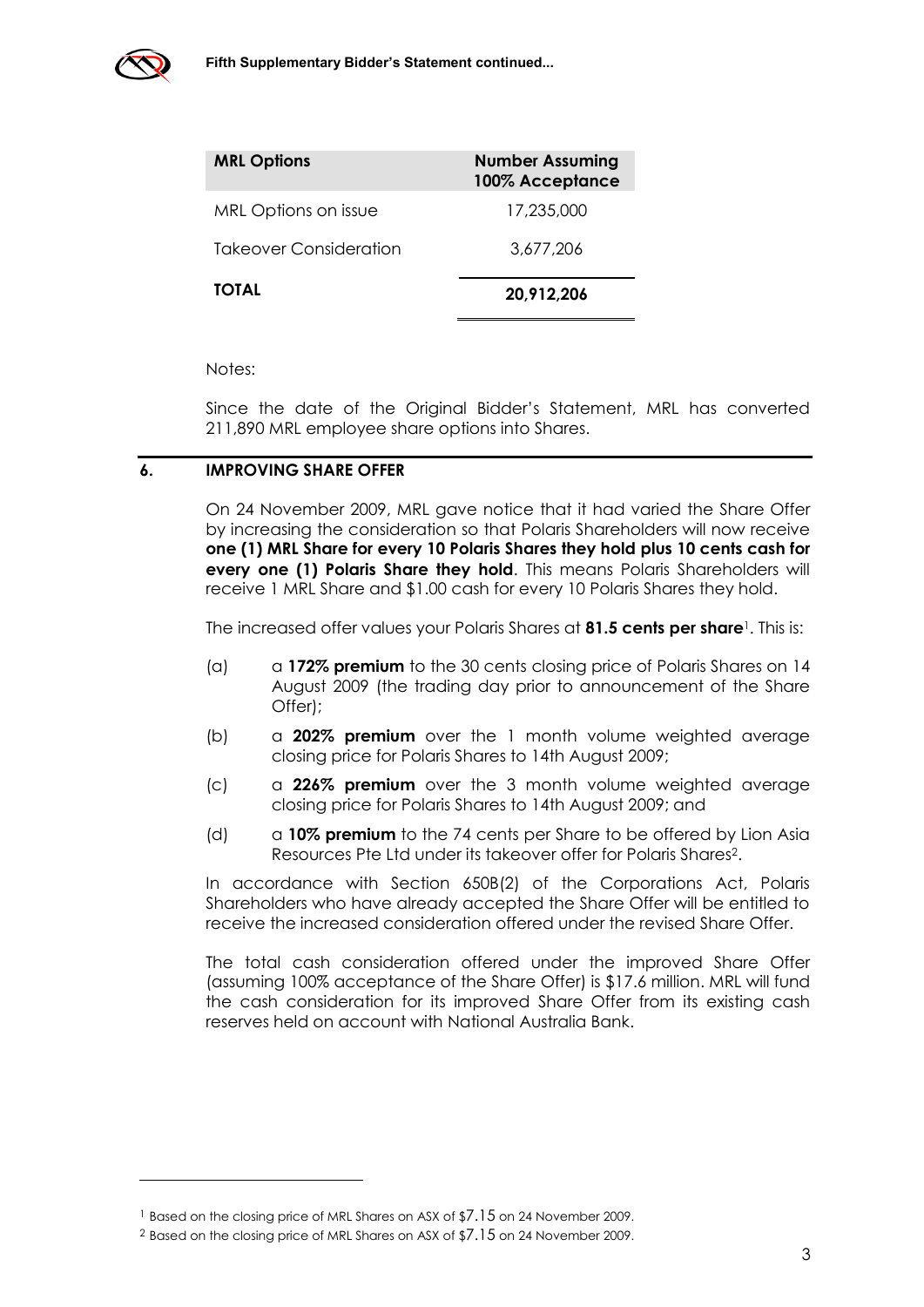

#### **7. EXTENSION OF SHARE OFFER PERIOD**

MRL's Share Offer was due to close at 5.00pm (WST/Perth time) on 25 November 2009.

On 24 November 2009, MRL gave notice that it had extended the period of its Share Offer by two weeks so that the Share Offer will now close at 5.00pm (WST/Perth time) on 9 December 2009 (unless further extended or withdrawn).

#### **8. FINANCIAL INFORMATION**

As a result of the above changes to the Share Offer and Option Offer, MRL replaces the pro forma balance sheet set out in Section 7.1 of the Original Bidder's Statement (as amended) with the balance sheet and assumptions set out in Annexure A to this Fifth Supplementary Bidder's Statement.

# **9. CONCLUSION**

MRL encourages you to consider all information that has either been sent to you or is included in this Fifth Supplementary Bidder's Statement, and to **ACCEPT** MRL's Offers.

If you have any queries about the Offers or require assistance with your acceptance, please contact your financial advisor or call the offer information line on 1800 253 782 (callers within Australia) or +61 3 9415 4285 (callers outside Australia).

#### **10. APPROVAL OF THE FIFTH SUPPLEMENTARY BIDDER'S STATEMENT**

This Fifth Supplementary Bidder's Statement is dated 25 November 2009 and was approved pursuant to a unanimous resolution passed at a meeting of the directors of MRL.

Signed for and on behalf of

#### **Mineral Resources Limited**

 $\overline{\phantom{a}}$ 

**Mr Bruce Goulds Company Secretary**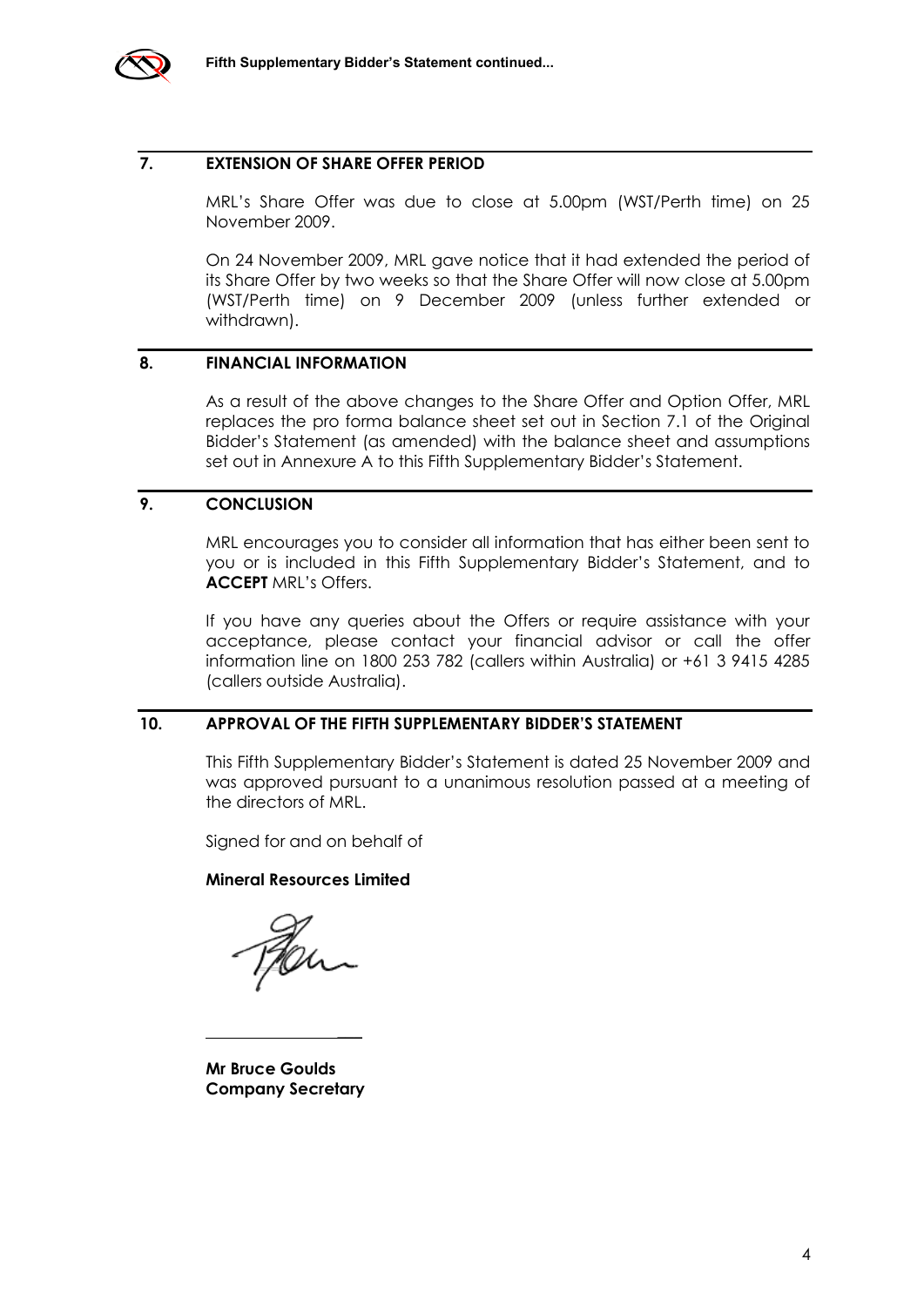

# **AN NEXU RE A – FI NANCIAL I NFOR MATIO N**

Pro Forma Merged Entity if MRL acquires 100% of Polaris at 30 June 2009

|                                                  | <b>Mineral</b><br><b>Resources</b><br><b>Audited</b><br><b>Balance Sheet</b><br>at 30Jun09 | <b>Polaris Metals</b><br><b>Audited</b><br><b>Balance Sheet</b><br>at 30Jun09 | Consolidation<br><b>Entries</b> | Proforma<br><b>Consolidated</b><br><b>Balance Sheet of</b><br>the Merged<br><b>Entity</b> at<br>30Jun09 |
|--------------------------------------------------|--------------------------------------------------------------------------------------------|-------------------------------------------------------------------------------|---------------------------------|---------------------------------------------------------------------------------------------------------|
|                                                  | \$2000                                                                                     | \$2000                                                                        | \$'000                          | \$2000                                                                                                  |
| <b>Current assets</b>                            |                                                                                            |                                                                               |                                 |                                                                                                         |
| Cash and cash equivalents                        | 54,880                                                                                     | 4,209                                                                         | (23,292)                        | 35,797                                                                                                  |
| Trade and other receivables                      | 36,777                                                                                     | 411                                                                           |                                 | 37,188                                                                                                  |
| Inventories                                      | 16,320                                                                                     |                                                                               |                                 | 16,320                                                                                                  |
| Other financial assets                           | 188                                                                                        |                                                                               |                                 | 188                                                                                                     |
| Other                                            | 659                                                                                        |                                                                               |                                 | 659                                                                                                     |
| Total current assets                             | 108,824                                                                                    | 4,620                                                                         | (23,292)                        | 90,152                                                                                                  |
| <b>Non current assets</b>                        |                                                                                            |                                                                               |                                 |                                                                                                         |
| Trade and other receivables                      | 7                                                                                          |                                                                               |                                 | 7                                                                                                       |
| Available<br>for sale financial<br>assets        | 2,405                                                                                      | 2,762                                                                         |                                 | 5,167                                                                                                   |
| Investments accounted using the<br>equity method | 189                                                                                        |                                                                               |                                 | 189                                                                                                     |
| Other financial assets                           |                                                                                            | 241                                                                           |                                 | 241                                                                                                     |
| Plant and equipment                              | 157,033                                                                                    | 425                                                                           |                                 | 157,458                                                                                                 |
| Exploration<br>evaluation<br>and<br>assets       |                                                                                            | 23,498                                                                        |                                 | 23,498                                                                                                  |
| Goodwill                                         | 10,235                                                                                     |                                                                               | 125,424                         | 135,659                                                                                                 |
| Other intangible assets                          |                                                                                            | 26                                                                            |                                 | 26                                                                                                      |
| Deferred tax assets                              | 10,127                                                                                     |                                                                               |                                 | 10,127                                                                                                  |
| Total non current assets                         | 179,996                                                                                    | 26,952                                                                        | 125,424                         | 332,372                                                                                                 |
| Total assets                                     | 288,820                                                                                    | 31,572                                                                        | 102,132                         | 422,524                                                                                                 |
| <b>Current liabilities</b>                       |                                                                                            |                                                                               |                                 |                                                                                                         |
| Trade and other payables                         | 40,494                                                                                     | 754                                                                           |                                 | 41,248                                                                                                  |
| Financial lease liabilities                      | 9,829                                                                                      |                                                                               |                                 | 9,829                                                                                                   |
| Income tax payable                               | 5,000                                                                                      |                                                                               |                                 | 5,000                                                                                                   |
| Provisions                                       | 4,439                                                                                      | 119                                                                           |                                 | 4,558                                                                                                   |
| Total current liabilities                        | 59,762                                                                                     | 873                                                                           | $\boldsymbol{0}$                | 60,635                                                                                                  |
| <b>Non current liabilities</b>                   |                                                                                            |                                                                               |                                 |                                                                                                         |
| Trade and other payables                         | 13                                                                                         |                                                                               |                                 | 13                                                                                                      |
| Financial lease liabilities                      | 11,692                                                                                     |                                                                               |                                 | 11,692                                                                                                  |
| <b>Secured Loans</b>                             | 45,000                                                                                     |                                                                               |                                 | 45,000                                                                                                  |
| Provisions                                       | 12,698                                                                                     |                                                                               |                                 | 12,698                                                                                                  |
| Deferred tax liabilities                         | 14,890                                                                                     |                                                                               |                                 | 14,890                                                                                                  |
| Total non current liabilities                    | 84,293                                                                                     | $\overline{0}$                                                                | $\overline{0}$                  | 84,293                                                                                                  |
| <b>Total liabilities</b>                         | 144,055                                                                                    | 873                                                                           | $\boldsymbol{0}$                | 144,928                                                                                                 |
| Net assets                                       | $\overline{1}$ 44,765                                                                      | 30,699                                                                        | 102,132                         | 277,596                                                                                                 |